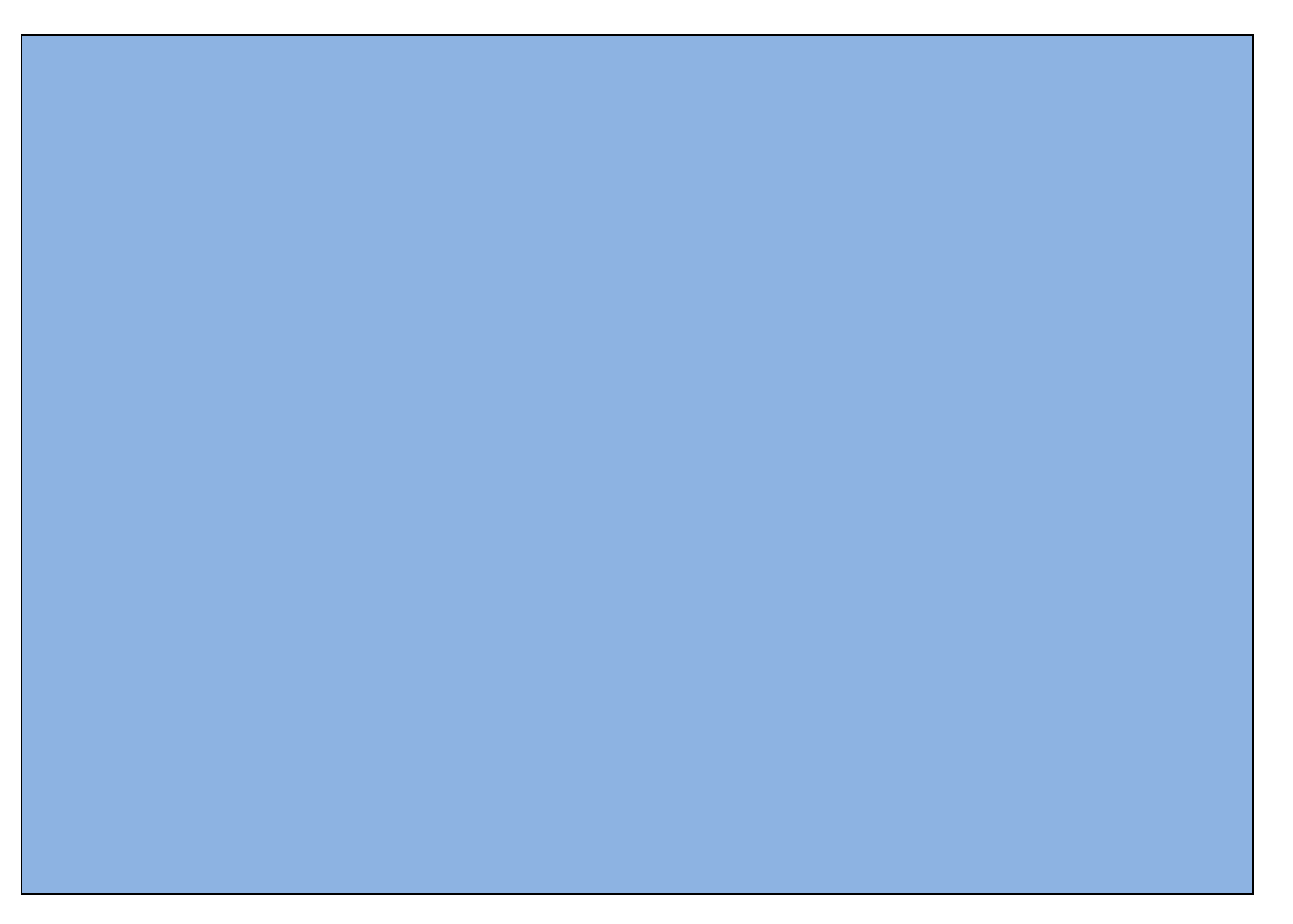

"Flag Raising on Iwo Jima." February 23, 1945.

**T**he National Archives and Records Administration (NARA) recognizes and appreciates those Americans who undauntedly and courageously contributed to the defense of our nation. As the keeper of the U.S. Military's personnel records, we are reminded daily of the sacrifices that veterans have made to defend the principles that make this country great. We thank you and want to assist you, our dedicated veterans, by providing information that will ease your transition from military to civilian employment.

As you begin to explore employment opportunities outside the Armed Forces, consider the Federal government. As the country's largest employer, the Federal government offers:

- $\triangleright$  the opportunity to continue serving your country;
- $\triangleright$  variety of positions to match your military training/experience;
- $\triangleright$  job security and outstanding benefits;
- $\triangleright$  ability to apply your years of service towards retirement; and
- $\triangleright$  Veterans' preference in the candidate selection process.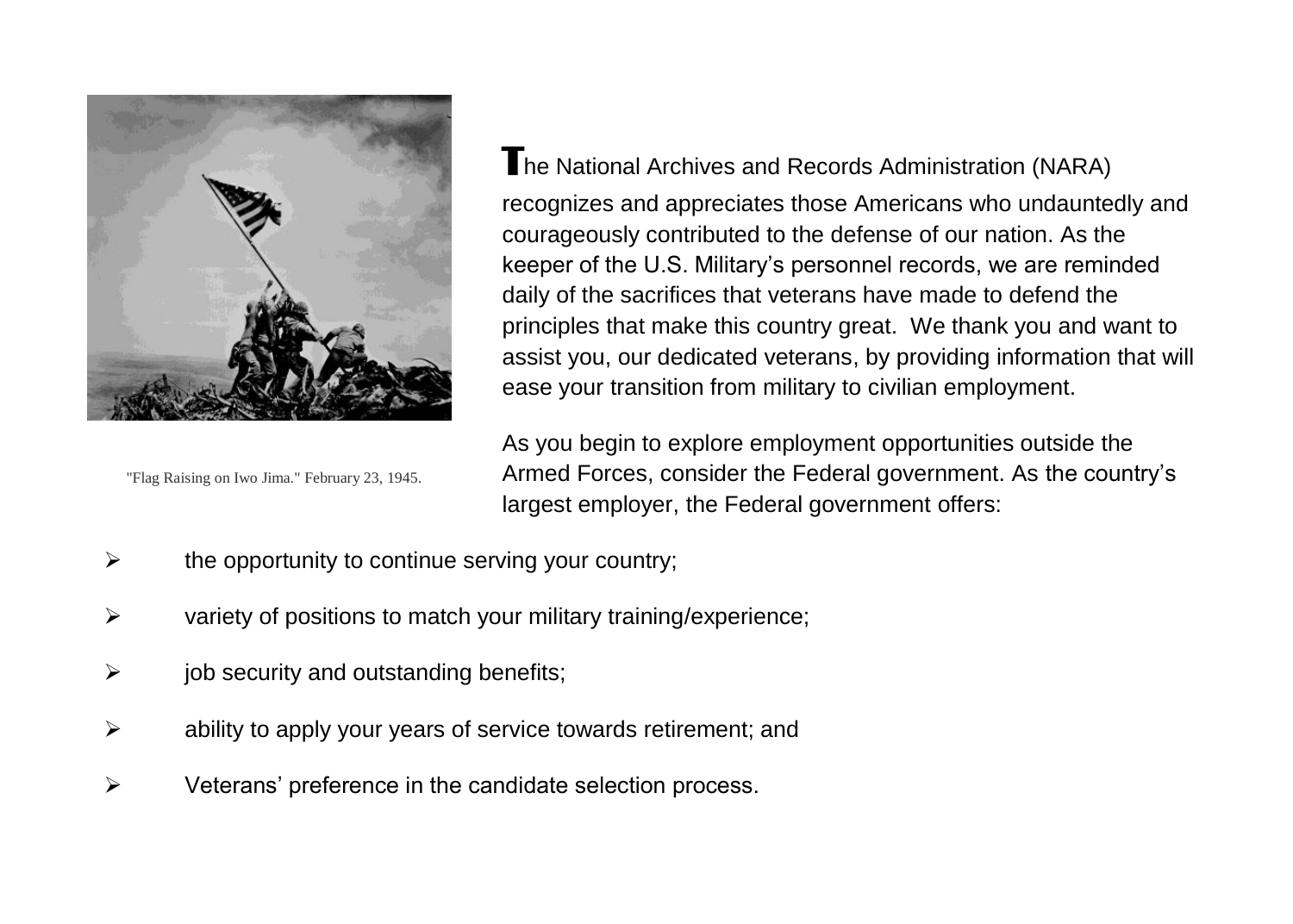#### Veterans' Preference

**V**eterans' preference was established to assist eligible veterans in getting a job with the Federal government and in keeping their job in the event of a reduction in force. By law, veterans who are disabled or who served on active duty in the Armed Forces during certain specified time periods or in military campaigns are entitled to preference over others in hiring.

Veterans' preference can be confusing however, as not all veterans are considered veterans for the purpose of Federal civilian employment and not all active duty service qualifies for veterans' preference. Eligibility requirements and veterans' hiring authorities, as defined by the U.S. Office of Personnel Management (OPM), are provided throughout this booklet.

While veterans' preference assists eligible veterans in getting a job, it does not guarantee placement into a job and it does not apply to internal agency actions such as promotions, transfers, reassignments and reinstatements.



Ms. Kim Coryat Archivist, William J. Clinton Presidential Library MSgt, USAF (Retired)

"I am doing a job I absolutely love in a great location at an appropriate salary with job security, outstanding benefits and promotion potential. What more can a person want?"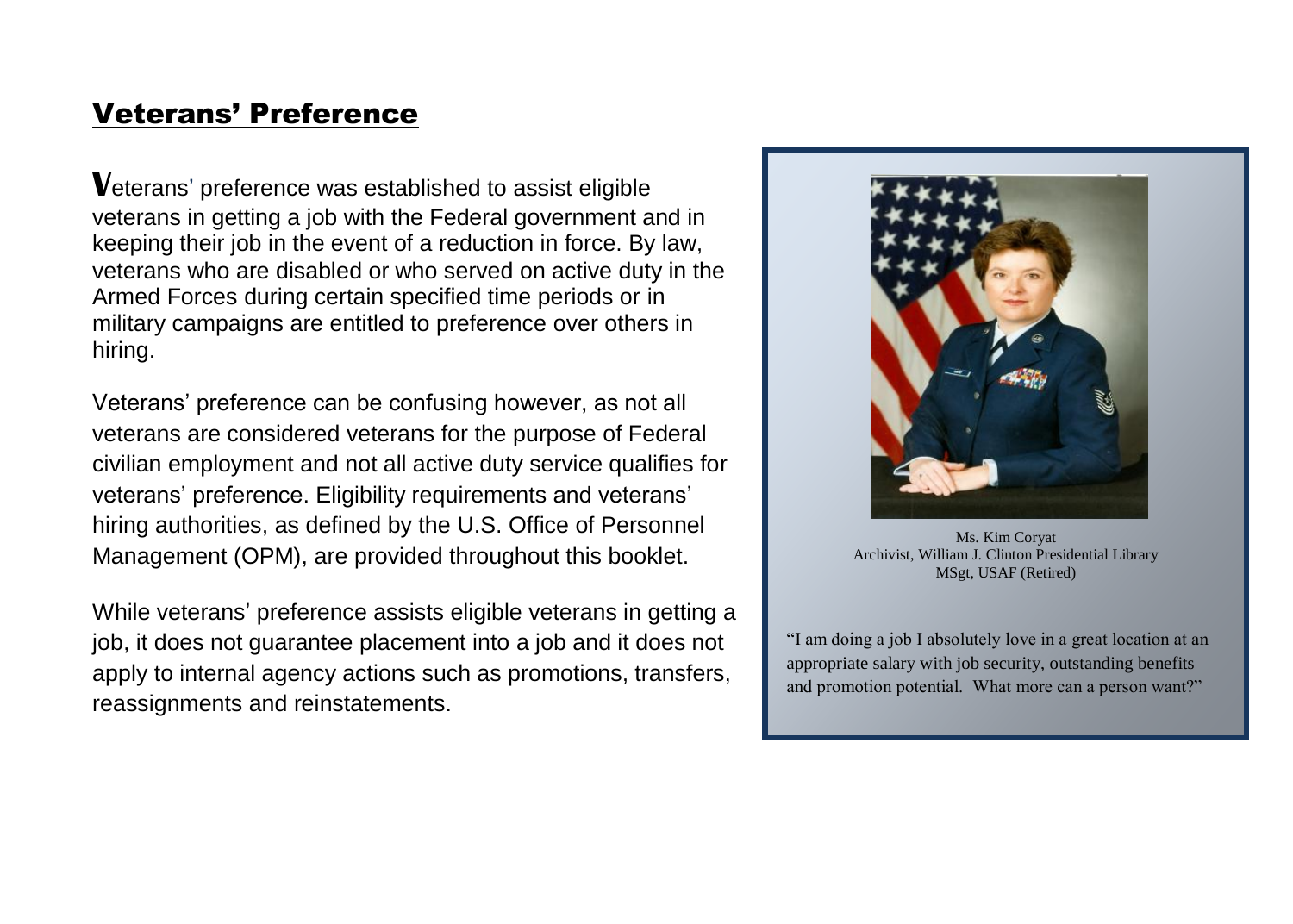### **Eligibility**

**O**nly veterans discharged or released from active duty in the Armed Forces under honorable conditions are eligible for veterans' preference. This means you must have been discharged under an honorable or general discharge.

If you are a retired member of the Armed Forces you are not included in the definition of preference eligible unless you are a disabled veteran OR you retired below the rank of major or its equivalent.

Preference eligibles are divided into four basic groups as follows:

- TP Preference eligibles with no disability rating (5 points)
- XP Disability rating less than 10% (10 points)
- CP Disability rating of at least 10% but less than 30% (10 points)
- CPS Disability rating of 30% or more (10 points)



Mr. Reginald Murphy NARA Training Instructor IT (RM)/Master Training Specialist, USN (Retired)

"I was inspired to apply for a job at NARA because I believe in the fundamental responsibility of safeguarding the historical documentation of our country."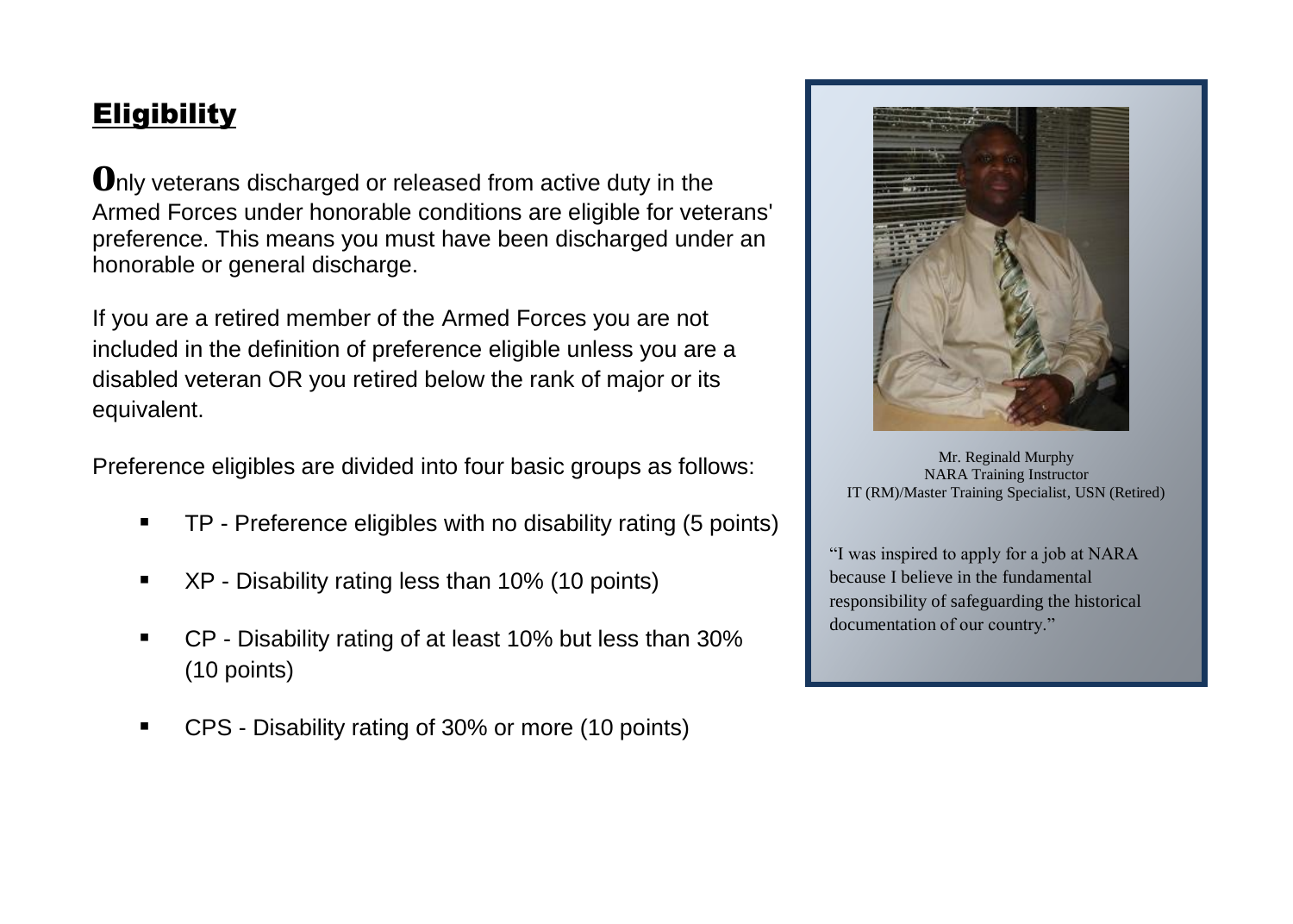Qualifying information for each group is:

*5-Point Preference (TP).* Five points are added to the passing examination score or rating of a veteran who served:

- During a war; or
- During the period April 28, 1952 through July 1, 1955; or  $\bullet$
- For more than 180 consecutive days, other than for training, any part of which occurred after January 31, 1955, and before October 15, 1976; or
- During the Gulf War from August 2, 1990, through January 2, 1992; or
- For more than 180 consecutive days, other than for training, any part of which occurred during the period beginning September 11, 2001, and ending on the date prescribed by Presidential proclamation or by law as the last day of Operation Iraqi Freedom; or
- In a campaign or expedition for which a campaign medal has been authorized. Any Armed Forces Expeditionary medal or campaign badge, including El Salvador, Lebanon, Grenada, Panama, Southwest Asia, Somalia, and Haiti, qualifies for preference.



Mr. David S. Ferriero Archivist of the United States HM2, USN (with John James MaroneyIII)

"Working at NARA is meaningful: connecting the American people with their records so that they can solve problems, learn our history and hold their government accountable."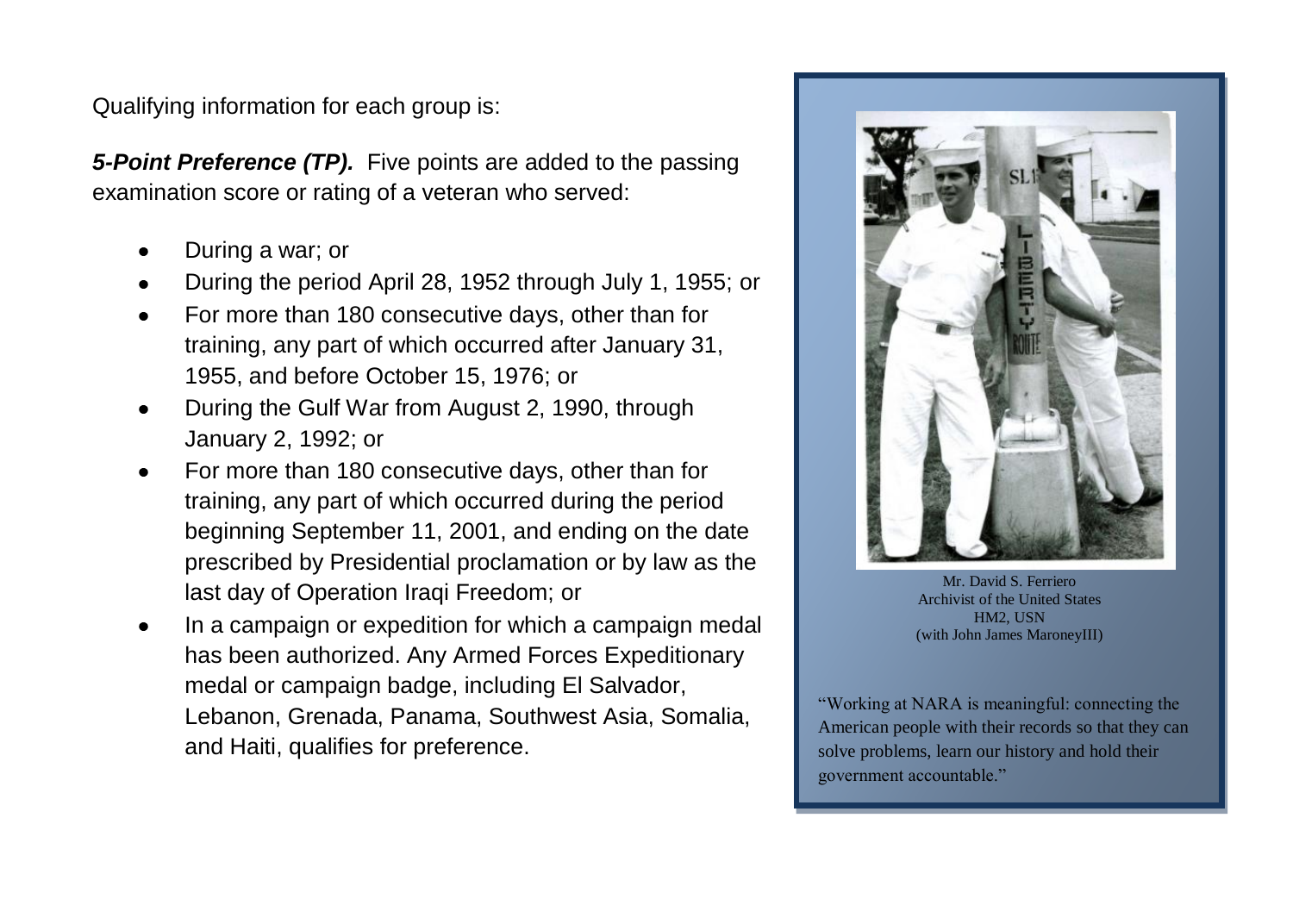*10-Point Compensable Disability Preference (CP).* Ten points are added to the passing examination score or rating of a veteran who served at any time and who has a compensable serviceconnected disability rating of at least 10 percent but less than 30 percent.

#### *10-Point 30 Percent Compensable Disability Preference (CPS).*

Ten points are added to the passing examination score or rating of a veteran who served at any time and who has a compensable service-connected disability rating of 30 percent or more.

*10-Point Disability Preference (XP).* Ten points are added to the passing examination score or rating of:

- A veteran who served at any time and has a present ٠ service-connected disability or is receiving compensation, disability retirement benefits, or pension from the military or the Department of Veterans Affairs but does not qualify as a CP or CPS; or
- A veteran who received a Purple Heart.

*"As we express our gratitude, we must never forget that the highest appreciation is not to utter the words, but to live by them."*

- *John F. Kennedy*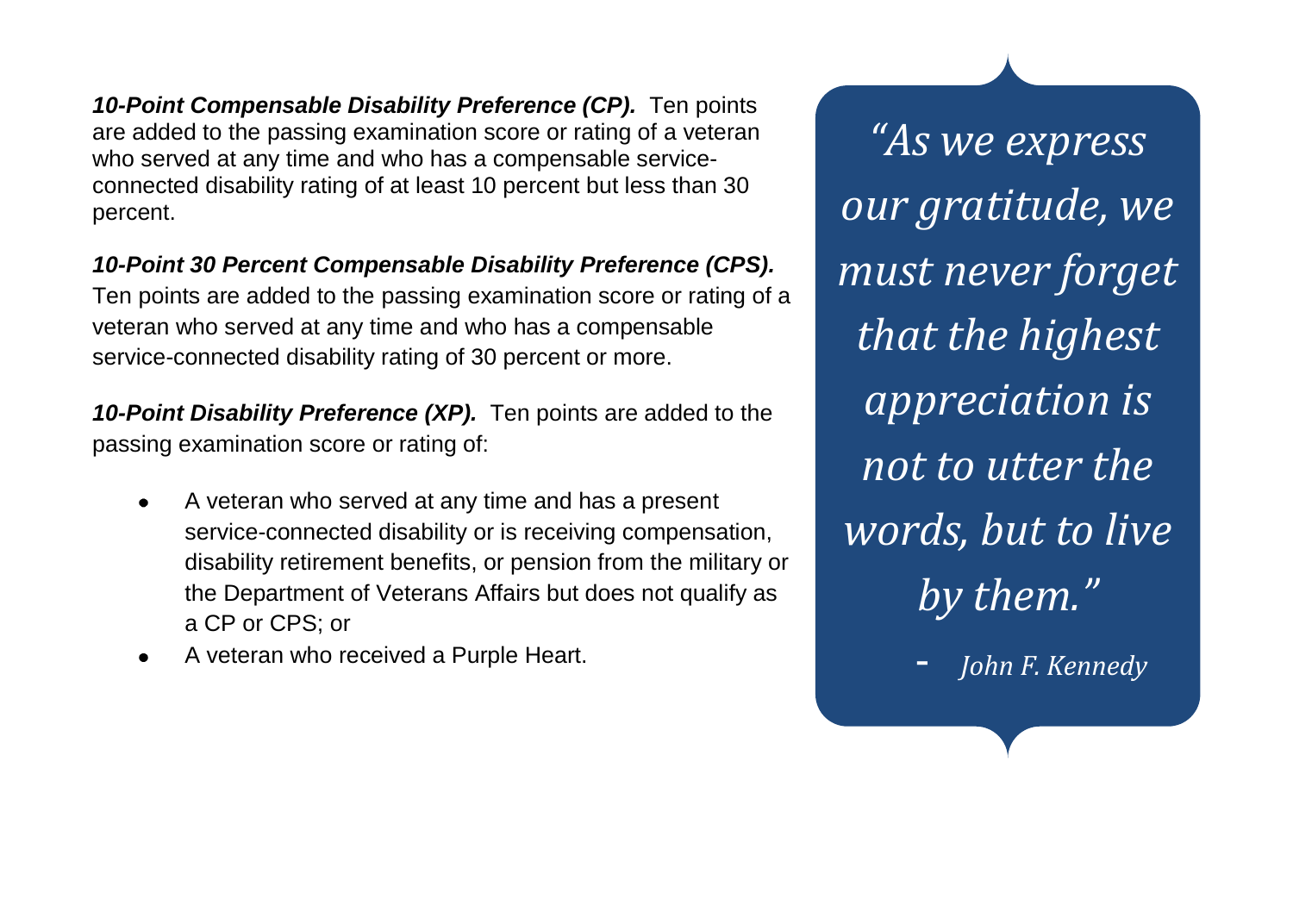*10-Point Derived Preference (XP).* Ten points are added to the passing examination score or rating of spouses, widows, widowers, or mothers of veterans. This type of preference is usually referred to as "derived preference" because it is based on service of a veteran who is not able to use the preference. Both a mother and a spouse (including widow or widower) may be entitled to preference on the basis of the same veteran's service if they both meet the requirements. However, neither may receive preference if the veteran is living and is qualified for Federal employment.

*Schedule A Hiring Authority.* Although not specific to veterans, Schedule A is an appointing authority for people with disabilities that can be used for veterans. To be eligible, you must:

- Show proof of your disability as provided by a licensed medical professional;
- Have a certificate of job readiness.  $\bullet$

Job readiness certificates can be issued from any licensed medical professional, a licensed vocational rehabilitation specialist or any Federal or State agency that issues or provides disability benefits.

If you're unsure of your preference eligibility, visit the Department of Labor's Veterans' Preference Advisor at [www.dol.gov.](http://www.dol.gov/)

**NARA is a proud participant in the Department of Veterans Affairs (DVA) Compensated Work Therapy Program (CWTP). This program allows veterans to develop skills while promoting effective work habits and social skills. For additional information, visit www.cwt.va.gov**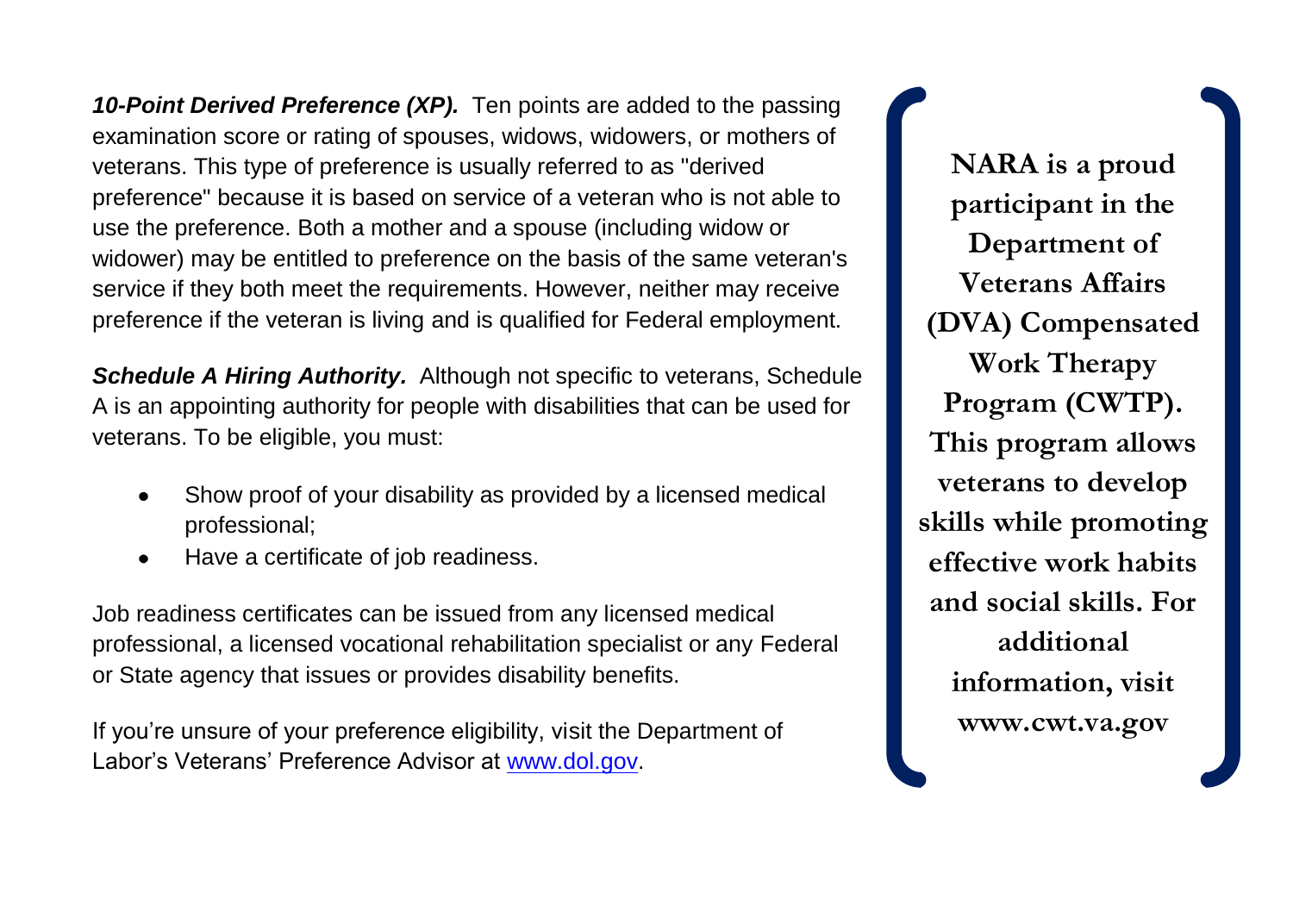The following section provides information on the special appointing authorities for veterans. Additional information, including eligibility criteria for these authorities, can be found in NARA's Veterans' Recruitment

Guide a[t www.archives.gov/careers](http://www.archives.gov/careers) or by visiting [www.fedshirevets.gov.](http://www.fedshirevets.gov/)

### Veterans' Hiring Authorities

*Veterans' Recruitment Appointment (VRA) -* Eligible veterans may be hired without competition, up to the GS-11 or equivalent position. Upon satisfactory completion of two years of service, the veteran will be non-competitively converted to a career or career-conditional appointment.

#### *Veterans' Employment Opportunities Act (VEOA) –*

This hiring authority does not afford veterans' preference as a factor, but veterans are allowed to compete for positions that are not available to other external applicants.

*30% or More Disabled Veterans –* Veterans rated at 30%

Mr. Howard Feng Archivist, National Declassification Center LtCol, USAR

"My work at NARA has been very educational; there are many different kinds of military and classified records on many subjects from many agencies; it is a continuous personal learning and educational process working here."

or more disabled may be appointed to time-limited positions and may be converted to a permanent appointment without competition. Unlike the VRA, this authority has no grade-level limitation.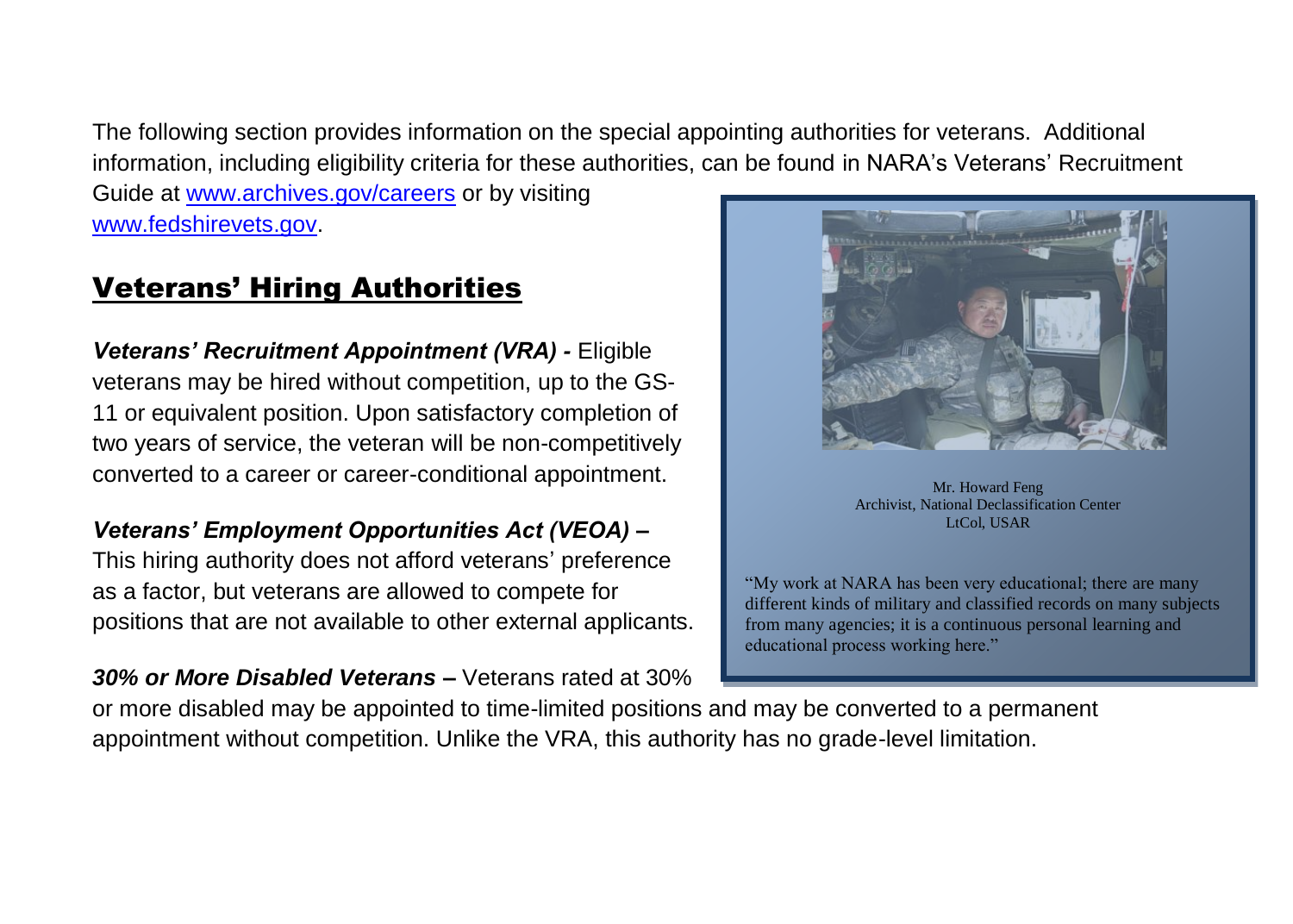Now that you understand veterans' preference, you'll need to know where to find a Federal career and how best to market your skills. Information on these topics is provided in the following section.

#### **Finding a Federal Career**

Federal agencies advertise vacancies online at **www.usajobs.com**. USAJobs is an online database that enables job seekers to search for positions by location, job category or by agency. All full-time, part-time and permanent Federal jobs are posted on USAJobs. At first glance, USAJobs may appear daunting. Don't worry - USAJobs has tutorials available on the site to guide you through the process. These include:

#### **Create an Account**

- •Build and store up to five distinct resumes.
- •Create and save job searches to receive automatic notifications.
- •Apply for jobs or save them to review later.

#### Look for a Job

- •Search by Agency, Occupation, Grade, Location, etc.
- •View jobs available to the general public and those available to Federal employees.
- Apply to Federal vacancies.

#### **Be Informed**

- •Learn how to use USAJOBS by accessing their tutorials.
- . Learn about the federal hiring process.
- •Learn about special hiring programs.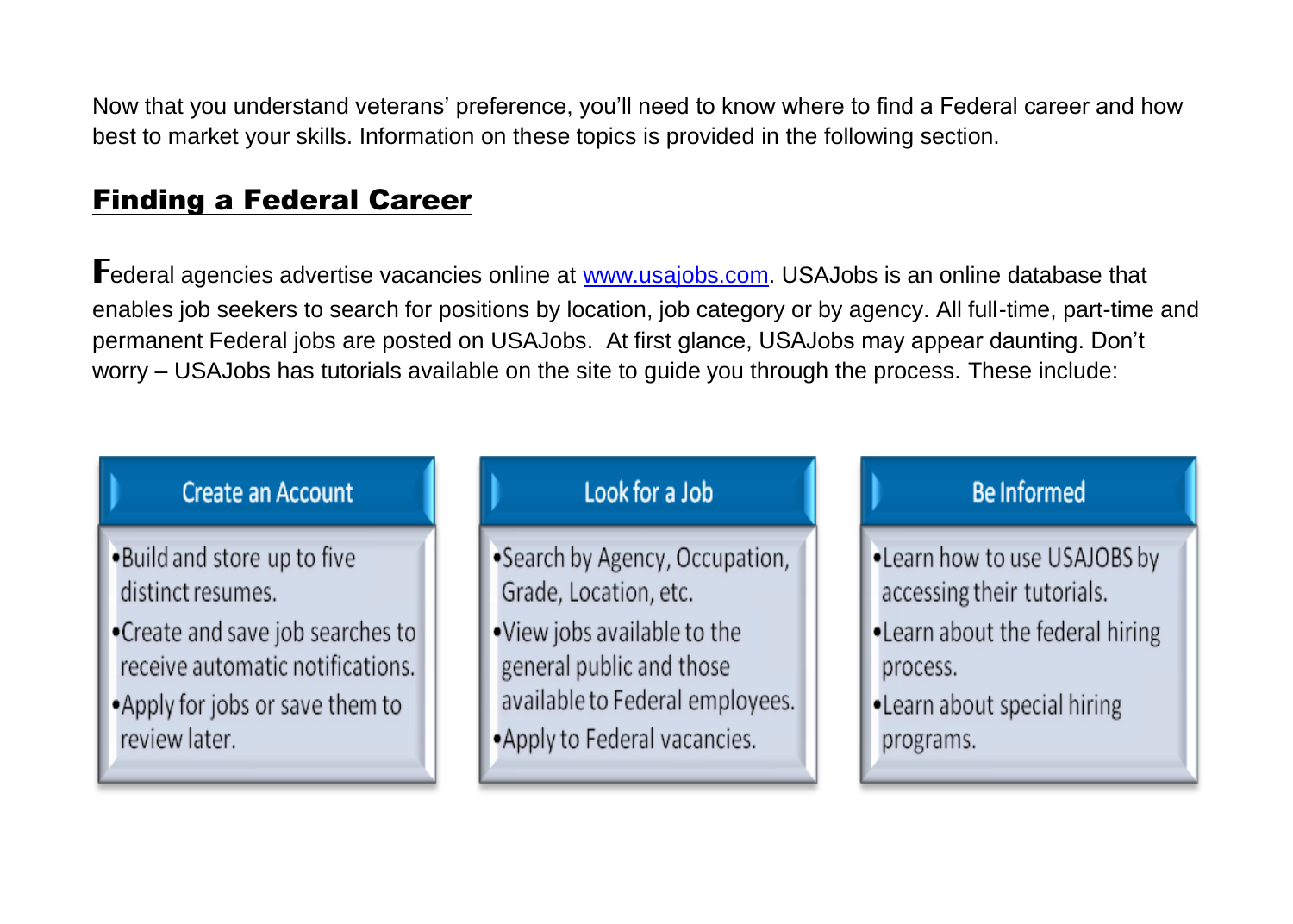### Marketing Yourself

**O**nce you locate a position for which you are interested in applying, take time to consider the best approach to marketing yourself. Keep in mind that employers with no military experience may not understand military terminology or acronyms. Take the time to "de-militarize" your job titles, duties, accomplishments, training and awards so that they translate easily to civilian hiring managers. While your Armed Forces job title will not likely be an exact match to one outside of the military, the skills you acquired can be. For example:

Infantry = teamwork, leadership, supervision, and attention to detail.

It is also important to convert your education, medals and accomplishments into civilian language, provided that they are relevant to the position to which you are applying. For example:

> Special Ops Captain = extensive management experience in critical situations.

You'll also want to explain the courses you have taken and the training you have completed by offering broad statements, such as:

> Officer training = Completed leadership training courses.



Mr. David A. Streat Program Analyst, Information Security Oversight Office TSgt, USAF (Retired)

"My work is interesting - I had no idea the amount of information that NARA manages."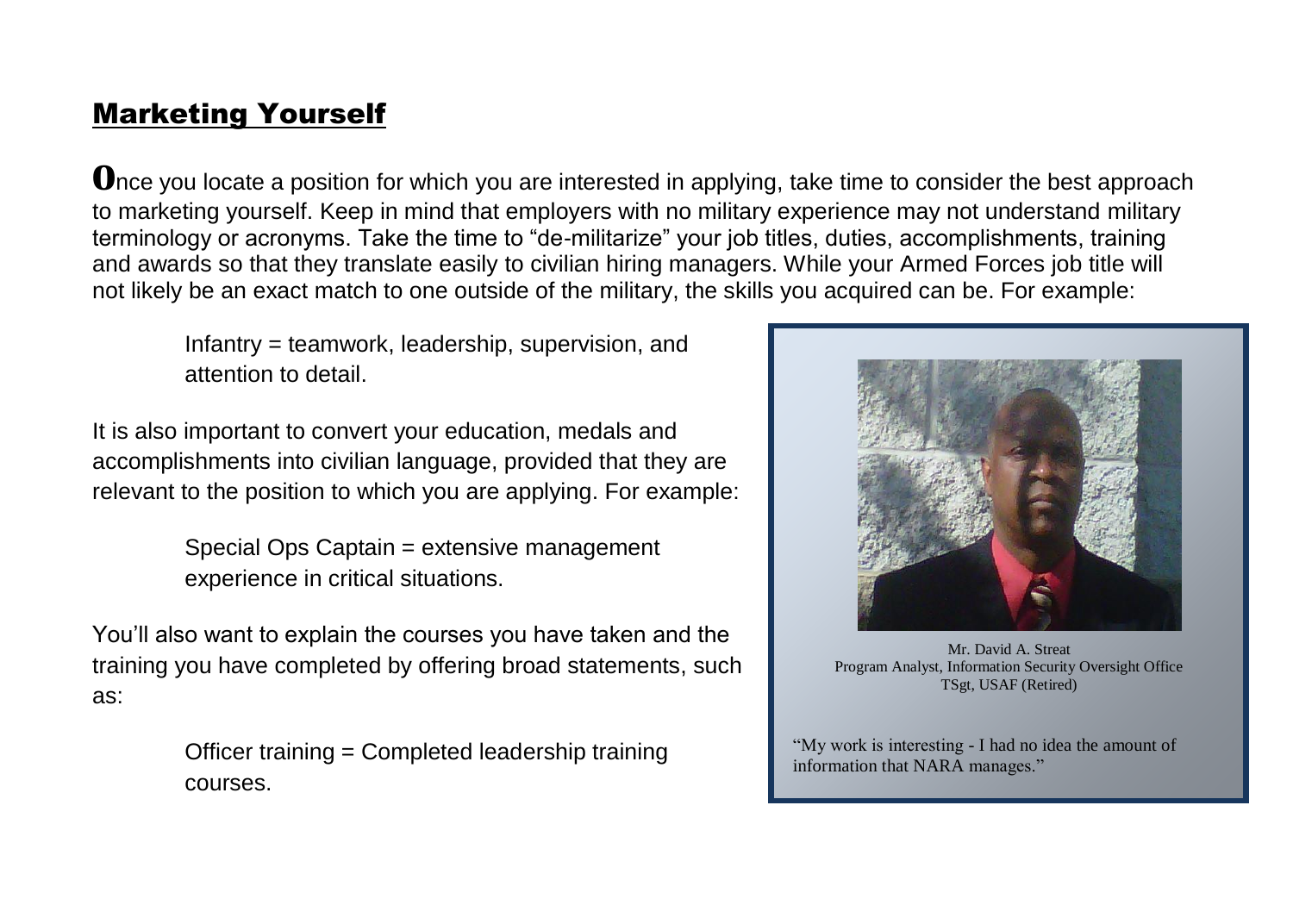In addition to converting your military experience into civilian language, you should also:

- Quantify whenever possible use numbers and data points to illustrate success.
- Check your resume for misspellings and typographical errors.
- Use active verbs to describe actual work performed. Be specific.
- Use your own words when writing a resume. Be concise.
- Show your resume to several non-military friends and ask them to point out terms they don't understand.

If you're having trouble translating your military experience on to a resume, contact your local transition office. Every branch of the military offers transition assistance programs (TAP) that can assist you with writing a resume and applying for jobs. To locate your nearest TAP office, visit [www.TAOnline.com.](http://www.taonline.com/)



Mr. Larry Evangelista Security Specialist, Holdings Protection Unit PO1, USCG

"I utilized my military training experience as a USCG Port Securityman to secure a position as a Law Enforcement Officer and then into the private sector working in asset protection and loss prevention. This eventually led to my current position where I perform similar work."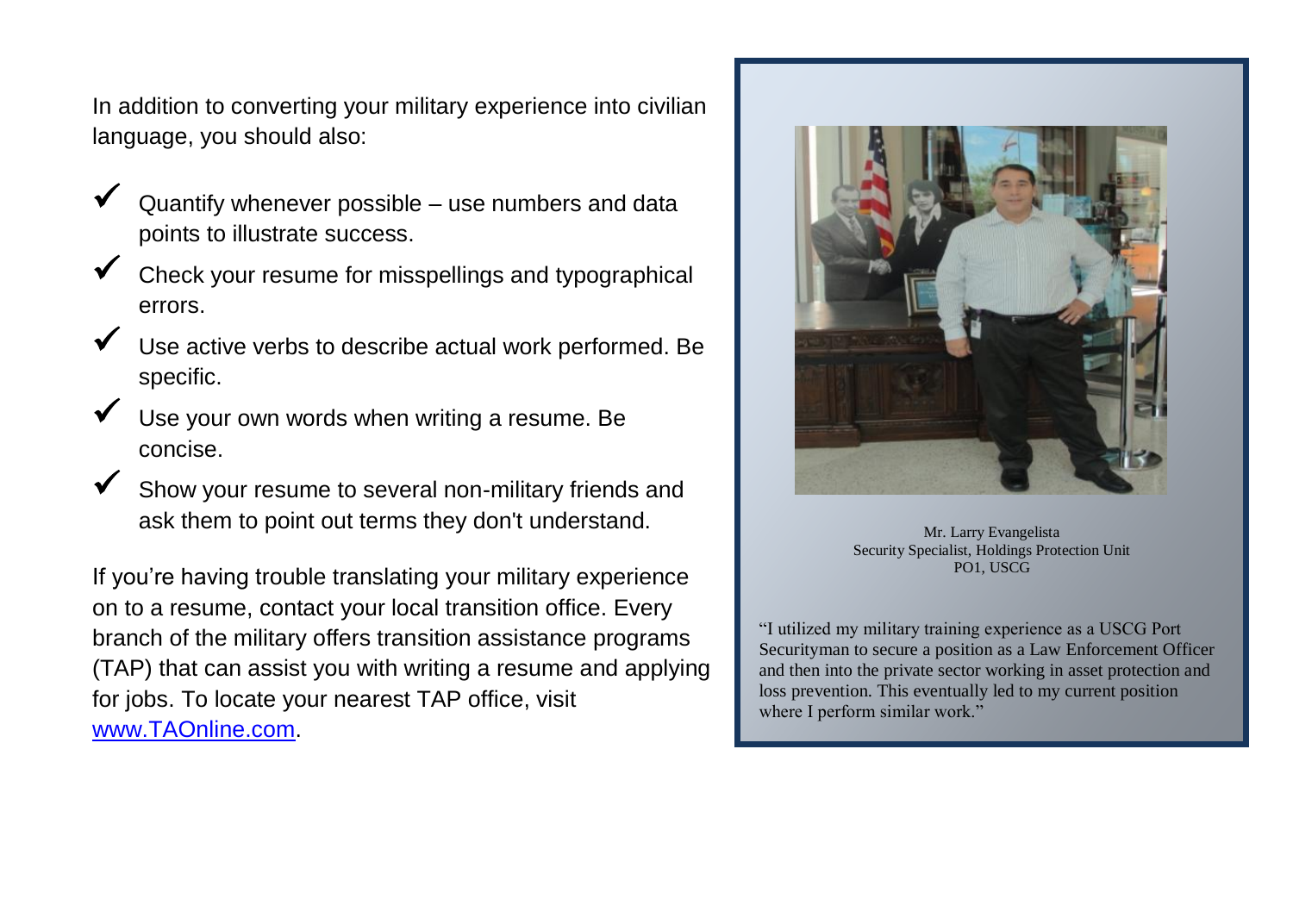You may also want to obtain a copy of your Verification of Military Experience and Training (VMET) document (form DD-2586). This document contains education and training data on skills you acquired while serving on active duty. The primary purpose of the document is to assist you with your civilian job search by cross-walking military skills into civilian job fields.

Additionally, NARA offers a Federal resume writing guide you may find useful. To obtain a copy of the guide, visit [www.archives.gov/careers.](http://www.archives.gov/careers)

#### Veterans @ NARA

Veterans lend their talents to a variety of positions within NARA, and play a vital role in safeguarding the records of our Federal government.

Just as the records and artifacts that veterans care for in NARA facilities around the country comprise a unique tapestry of cultures, traditions, struggles, and triumphs, so too do our Nation's veterans. We invite you to continue serving our country by becoming a member of NARA's workforce.



Ms. Susie Bielawski Assistant Director, Federal Records Center – Riverside, CA SGT, USA

"I spent 16 years as a Federal DoD customer interfacing with NARA's Federal Records Centers. Much of my work at DoD was focused on permanent records. My career goal was to work some day for the National Archives and Records Administration."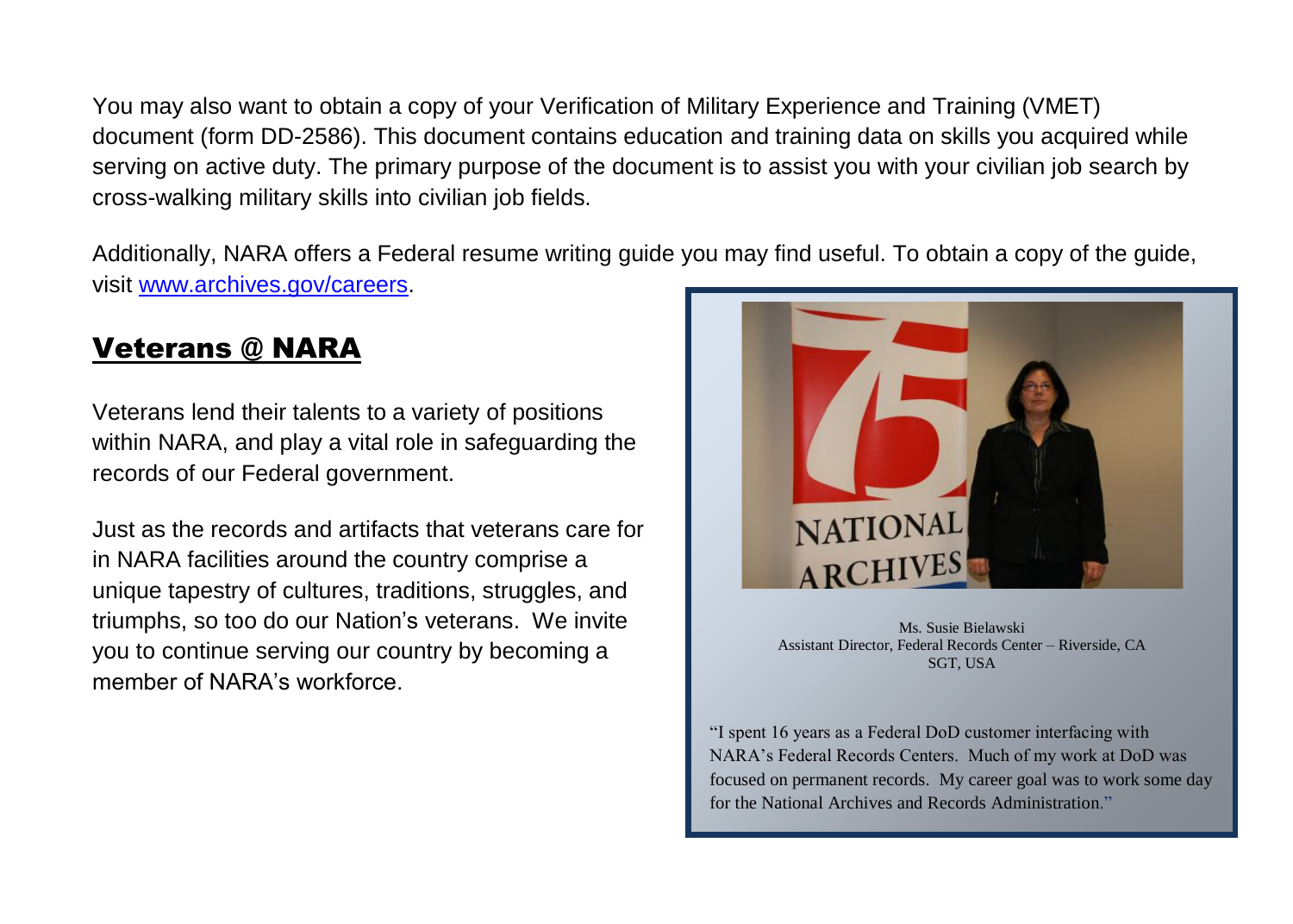#### Additional Resources

Below are additional resources that you may find helpful as you make your transition to the Federal civilian workforce:

- U.S. Office of Personnel Management (OPM) [www.opm.gov](http://www.opm.gov/)
- National Archives and Records Administration [www.archives.gov](http://www.archives.gov/)
- USAJobs.com [–www.USAJobs.com](http://www.usajobs.com/)
- **America's Veteran [www.fedshirevets.gov](http://www.fedshirevets.gov/)**
- Hire a Hero [www.hireahero.org](http://www.hireahero.org/)
- Job Opportunities for Disabled Veterans [www.jofdav.com](http://www.jofdav.com/)
- **American Legion [www.legion.org](http://www.legion.org/)**